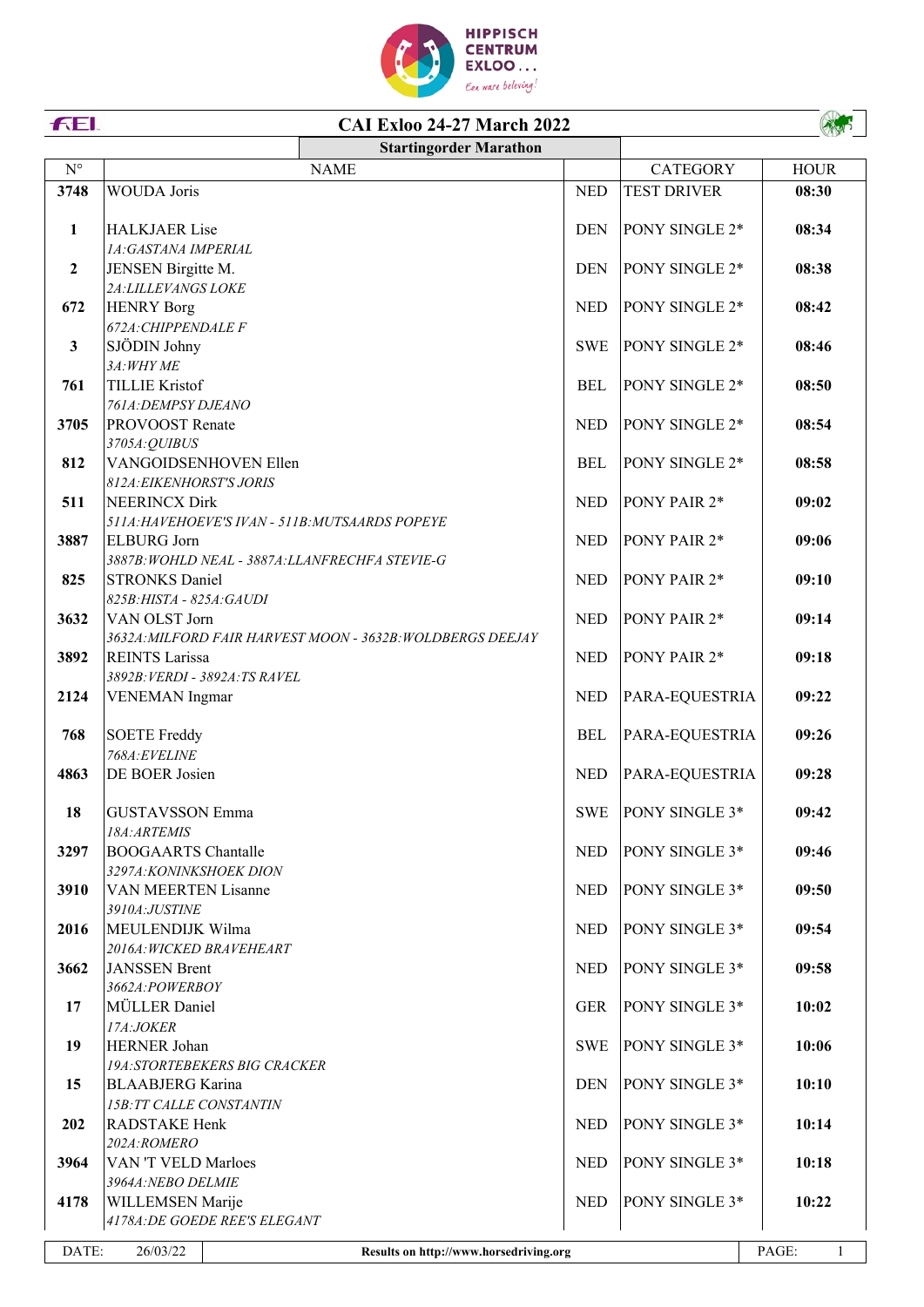

## **CAI Exloo 24-27 March 2022 Startingorder Marathon**

**FEL** 

| $N^{\circ}$ | <b>NAME</b>                                                                                                                                          |            | <b>CATEGORY</b>      | <b>HOUR</b>             |
|-------------|------------------------------------------------------------------------------------------------------------------------------------------------------|------------|----------------------|-------------------------|
| 4169        | <b>COUWENBERG Sam</b><br>4169B: GREESKAMP COBUS - 4169A: BEKVELD'S RONALDO -<br>4169C:NEBUS ROWAN                                                    | <b>NED</b> | PONY PAIR 3*         | 10:26                   |
| 20          | PETERSEN Niels S.<br>20A: FAGWYR SUNDANCE - 20B: MAILUNDS MAGIC JOHNSON -<br>20C: MAILUNDS PENDRAGON (DNK)                                           | <b>DEN</b> | <b>PONY PAIR 3*</b>  | 10:30                   |
| 1768        | VAN DER ENDE Nathalie                                                                                                                                | <b>NED</b> | PONY PAIR 3*         | 10:34                   |
| 23          | 1768A: MISCHA - 1768B: MOZART - 1768C: STERRENHOF'S ROXY<br>FROST Gunlög                                                                             | <b>SWE</b> | PONY PAIR 3*         | 10:38                   |
| 1900        | 23C: KILLEVIPPEN - 23A: ABRAKADABRA - 23B: HOKUS POKUS II<br><b>LIEBREGTS Kees</b><br>1900B: KOLSTEIN'S JAMES - 1900A: COELENHAGE'S PENTERMAN        | <b>NED</b> | <b>PONY PAIR 3*</b>  | 10:42                   |
| 22          | ROHRSSEN Annika<br>22B: ROSENS RAMIRO - 22A: ROSENS RABEO                                                                                            | IRL        | PONY PAIR 3*         | 10:46                   |
| 443         | <b>POTTIER Hughes</b><br>443C: PALERMO - 443A: CUNERA ALCATRAZ - 443B: EQUI CENTER'S ISIS                                                            | <b>BEL</b> | PONY PAIR 3*         | 10:50                   |
| 389         | FLOBBE Sietske                                                                                                                                       | <b>NED</b> | PONY PAIR 3*         | 10:54                   |
| 1892        | 389A: BROWNSTABLES ULTIMO BOSS - 389B: HIJKER FOREST CHICO<br><b>RUTJENS Rodinde</b><br>1892B: KUIKHORNSTER MILANO - 1892C: MAJAN S SWEN - 1892A: DE | <b>NED</b> | PONY PAIR 3*         | 10:58                   |
| 16          | <b>KUILEN'S BRODY</b><br><b>HALKJAER Lise</b><br>16A: KING'S ANKY                                                                                    | <b>DEN</b> | PONY SINGLE 3*       | 11:02                   |
| 10          | <b>LARSSON</b> Åke<br>10A:SUNE                                                                                                                       | <b>SWE</b> | HORSE SINGLE 2*      | 11:08                   |
| 6           | JÄRVINEN Talvikki<br>6A:KASSANDER                                                                                                                    | <b>FIN</b> | HORSE SINGLE 2*      | 11:12                   |
| 8           | <b>SLATER William</b>                                                                                                                                | <b>GER</b> | HORSE SINGLE 2*      | 11:16                   |
| 11          | 8A:HUGO<br><b>HELMUTH Raymond</b>                                                                                                                    | <b>USA</b> | HORSE SINGLE 2*      | 11:20                   |
| 1987        | 11B:EBONY VDK<br><b>ZEEGERS</b> Peter                                                                                                                | <b>NED</b> | HORSE SINGLE 2*      | 11:24                   |
| 29          | 1987A: CANITA<br><b>DESCHAMPS Clement</b>                                                                                                            | <b>FRA</b> | HORSE SINGLE 3*      | 11:32                   |
| 35          | 29A:CZAKO<br>VELDBOOM - BULTEN Jeannet                                                                                                               |            | NED  HORSE SINGLE 3* | 11:36                   |
| 34          | 35A:RISK<br><b>KANDEL Nicolas</b>                                                                                                                    | <b>LUX</b> | HORSE SINGLE 3*      | 11:40                   |
| 679         | 34A:FESTINOV<br><b>LEJEUNE</b> Etienne                                                                                                               | <b>BEL</b> | HORSE SINGLE 3*      | 11:44                   |
| 364         | 679A: MAY BE SPECIAL V'T WINKELVELD<br><b>BRYNAERT</b> Pieter-Jan                                                                                    | <b>BEL</b> | HORSE SINGLE 3*      | 11:48                   |
| 629         | 364A: INTAN<br>VAN DEN BOSCH Berry<br>629A:FABOLO BH                                                                                                 | <b>NED</b> | HORSE SINGLE 3*      | 11:52                   |
| 3626        | <b>COOLEN</b> Sophie<br>3626А: НАМІТО                                                                                                                | <b>NED</b> | HORSE SINGLE 3*      | 11:56                   |
| 25          | FRID Helle Jespersen<br>25A: VOJUMGAARDS DUBAI                                                                                                       | <b>DEN</b> | HORSE SINGLE 3*      | 12:00                   |
| 44          | <b>SCHULTE Patrick</b>                                                                                                                               | <b>GER</b> | HORSE SINGLE 3*      | 12:04                   |
| 36          | 44A:SCARLET<br><b>OLSSON</b> Emma<br>36A:INPOSANT                                                                                                    | <b>SWE</b> | HORSE SINGLE 3*      | 12:08                   |
| 1628        | <b>GOMMERS Joop</b><br>1628A: GARANT                                                                                                                 | <b>NED</b> | HORSE SINGLE 3*      | 12:12                   |
|             |                                                                                                                                                      |            |                      |                         |
| DATE:       | 26/03/22<br>Results on http://www.horsedriving.org                                                                                                   |            |                      | PAGE:<br>$\overline{2}$ |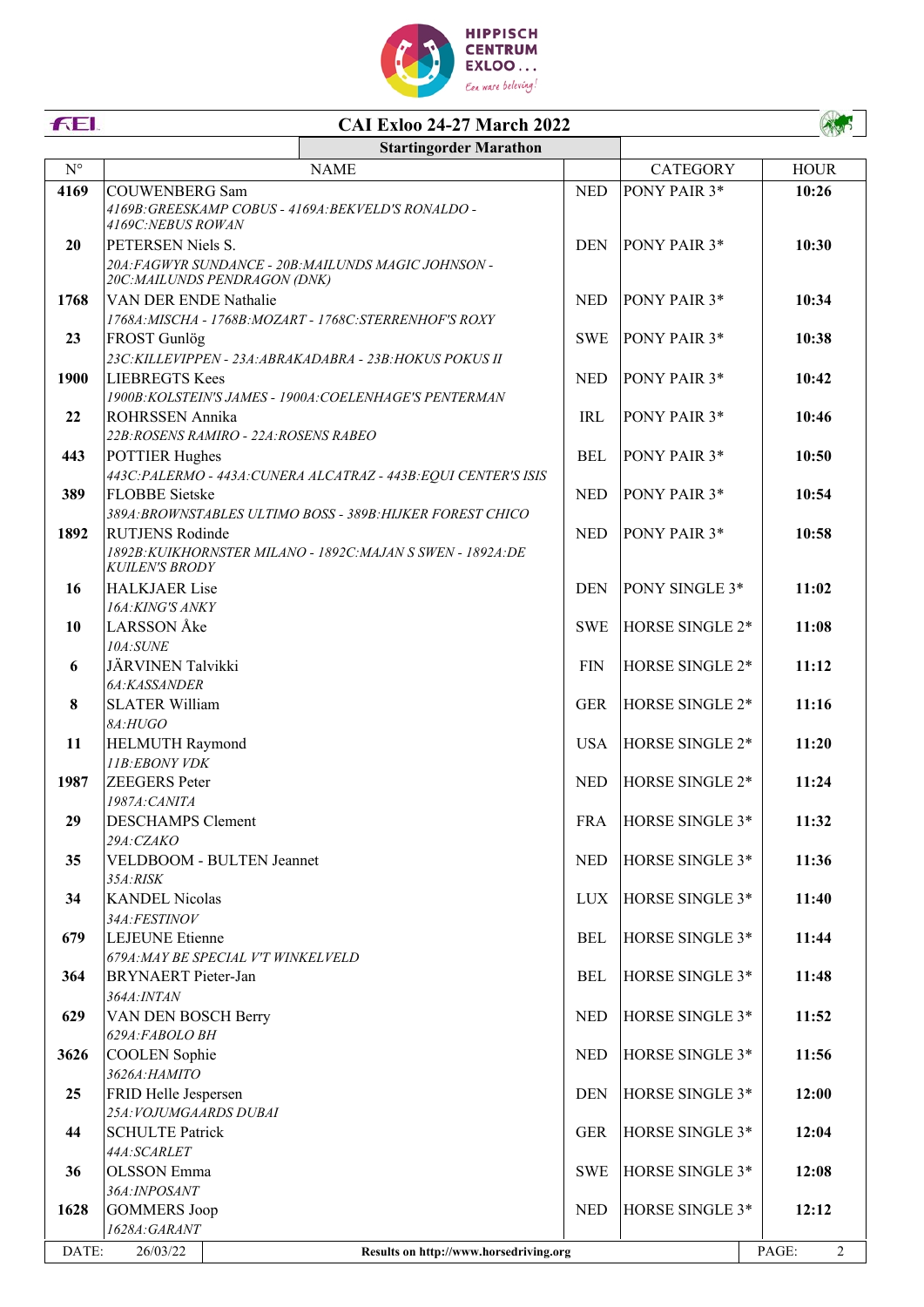

## **CAI Exloo 24-27 March 2022**

|             |                                                                                  | <b>Startingorder Marathon</b>                            |            |                        |             |
|-------------|----------------------------------------------------------------------------------|----------------------------------------------------------|------------|------------------------|-------------|
| $N^{\circ}$ |                                                                                  | <b>NAME</b>                                              |            | <b>CATEGORY</b>        | <b>HOUR</b> |
| 32          | <b>LANNIG</b> Andreas                                                            |                                                          | <b>GER</b> | HORSE SINGLE 3*        | 12:16       |
|             | 32A:DANTE                                                                        |                                                          |            |                        |             |
| 449         | DE KIMPE Esther                                                                  |                                                          | <b>BEL</b> | HORSE SINGLE 3*        | 12:20       |
|             | 449A:DARWIN                                                                      |                                                          |            |                        |             |
| 1927        | VAN DER SNOEK Elke                                                               |                                                          | <b>NED</b> | <b>HORSE SINGLE 3*</b> | 12:24       |
|             | $1927A$ : $BUDDY$                                                                |                                                          |            |                        |             |
| 1907        | <b>HOUTERMAN Eline</b>                                                           |                                                          | <b>NED</b> | <b>HORSE SINGLE 3*</b> | 12:28       |
|             | 1907A: FINO UNO TOLTIEN                                                          |                                                          |            |                        |             |
| 24          | <b>BLAABJERG</b> Karina                                                          |                                                          | <b>DEN</b> | HORSE SINGLE 3*        | 12:32       |
|             | 24A: PEARLS RED DESIGN                                                           |                                                          |            |                        |             |
| 878         | DE RONDE Piet                                                                    |                                                          | <b>NED</b> | HORSE SINGLE 3*        | 12:36       |
|             | 878A: MR. BOJANGLES                                                              |                                                          |            |                        |             |
| 1469        | VAN DER HORST Jaap<br>1469A:ZORRO                                                |                                                          | <b>NED</b> | HORSE SINGLE 3*        | 12:40       |
| 665         | VAN BECKHOVEN Dirk                                                               |                                                          | <b>NED</b> | HORSE SINGLE 3*        | 12:44       |
|             | 665A:HAVILINA                                                                    |                                                          |            |                        |             |
| 1461        | <b>KARELSE</b> Pieter                                                            |                                                          | <b>NED</b> | HORSE SINGLE 3*        | 12:48       |
|             | 1461A:FLYNN                                                                      |                                                          |            |                        |             |
| 602         | PROVOOST Christiaan                                                              |                                                          | <b>NED</b> | HORSE SINGLE 3*        | 12:52       |
|             | 602A:DURAN-H                                                                     |                                                          |            |                        |             |
| 30          | <b>BRADFORD Harriet</b>                                                          |                                                          | <b>GBR</b> | HORSE SINGLE 3*        | 12:56       |
|             | 30A: CHIPPENDALES ROCK                                                           |                                                          |            |                        |             |
| 1125        | PESTMAN Rudolf                                                                   |                                                          | <b>NED</b> | HORSE SINGLE 3*        | 13:00       |
|             | 1125A: DIESEL                                                                    |                                                          |            |                        |             |
| 21          | SIEBERS Saskia                                                                   |                                                          | <b>NED</b> | HORSE SINGLE 3*        | 13:04       |
|             | $21A$ : $AXEL$                                                                   |                                                          |            |                        |             |
| 790         | DE BRABANDER Bert                                                                |                                                          | <b>BEL</b> | <b>HORSE PAIR 2*</b>   | 13:08       |
|             |                                                                                  | 790B: KOLIBRI VAN T HOOGE - 790A: DRIEKUS S VD ROZEHOEVE |            |                        |             |
| 896         | <b>CORNELIS Philip</b><br>896A: FREDERIK-JANE - 896B: GOED GAON - 896C: JUWELIER |                                                          | <b>BEL</b> | <b>HORSE PAIR 2*</b>   | 13:12       |
| 40          | <b>HOENS Hans</b>                                                                |                                                          | <b>NED</b> | <b>HORSE PAIR 2*</b>   | 13:16       |
|             | 40B:ZAZOU - 40A:BENTLY                                                           |                                                          |            |                        |             |
| 172         | <b>KRAMER Wybe</b>                                                               |                                                          | <b>NED</b> | <b>HORSE PAIR 2*</b>   | 13:20       |
|             | 172A: DEMPSY JUSTIN - 172B: MARSHYLAND'S ALEX                                    |                                                          |            |                        |             |
| 12          | <b>OBERLIN</b> Laura                                                             |                                                          | <b>GER</b> | HORSE PAIR 2*          | 13:24       |
|             | 12A: CASSANDRA 244 - 12C: TOSCA NOVA - 12B: FEINGOLD                             |                                                          |            |                        |             |
| 14          | OLIVIER Ian                                                                      |                                                          | <b>RSA</b> | <b>HORSE PAIR 2*</b>   | 13:28       |
|             |                                                                                  | 14A: FERNANDO - 14B: GOLDEN WONDER W - 14C: INTERESSANT  |            |                        |             |
| 9           | LARSSON Åke                                                                      |                                                          | <b>SWE</b> | HORSE SINGLE 2*        | 13:32       |
|             | 9A: WITTSTEIN 2                                                                  |                                                          |            |                        |             |
| 26          | JENSEN Alis Søgaard                                                              |                                                          | <b>DEN</b> | HORSE SINGLE 3*        | 13:40       |
|             | 26A: MAILUNDS DDRAIGH                                                            |                                                          |            |                        |             |
| 27          | JÄRVINEN Talvikki                                                                |                                                          | FIN        | HORSE SINGLE 3*        | 13:44       |
|             | 27A: DANSER T                                                                    |                                                          |            |                        |             |
| 28          | <b>DESCHAMPS Clement</b>                                                         |                                                          | <b>FRA</b> | HORSE SINGLE 3*        | 13:48       |
| 1261        | 28B:JUPITER<br>VELDBOOM - BULTEN Jeannet                                         |                                                          | <b>NED</b> | HORSE SINGLE 3*        |             |
|             | 1261A: GAZEFIRO LOUREIRO                                                         |                                                          |            |                        | 13:52       |
| 33          | <b>KANDEL Nicolas</b>                                                            |                                                          | <b>LUX</b> | HORSE SINGLE 3*        | 13:56       |
|             | 33A: SIR TWENTY                                                                  |                                                          |            |                        |             |
| 39          | <b>THEISEN Marc</b>                                                              |                                                          | <b>LUX</b> | HORSE PAIR 3*          | 14:00       |
|             | 39B: CAYETANO P - 39A: BARETTA                                                   |                                                          |            |                        |             |

**FEL** 

A